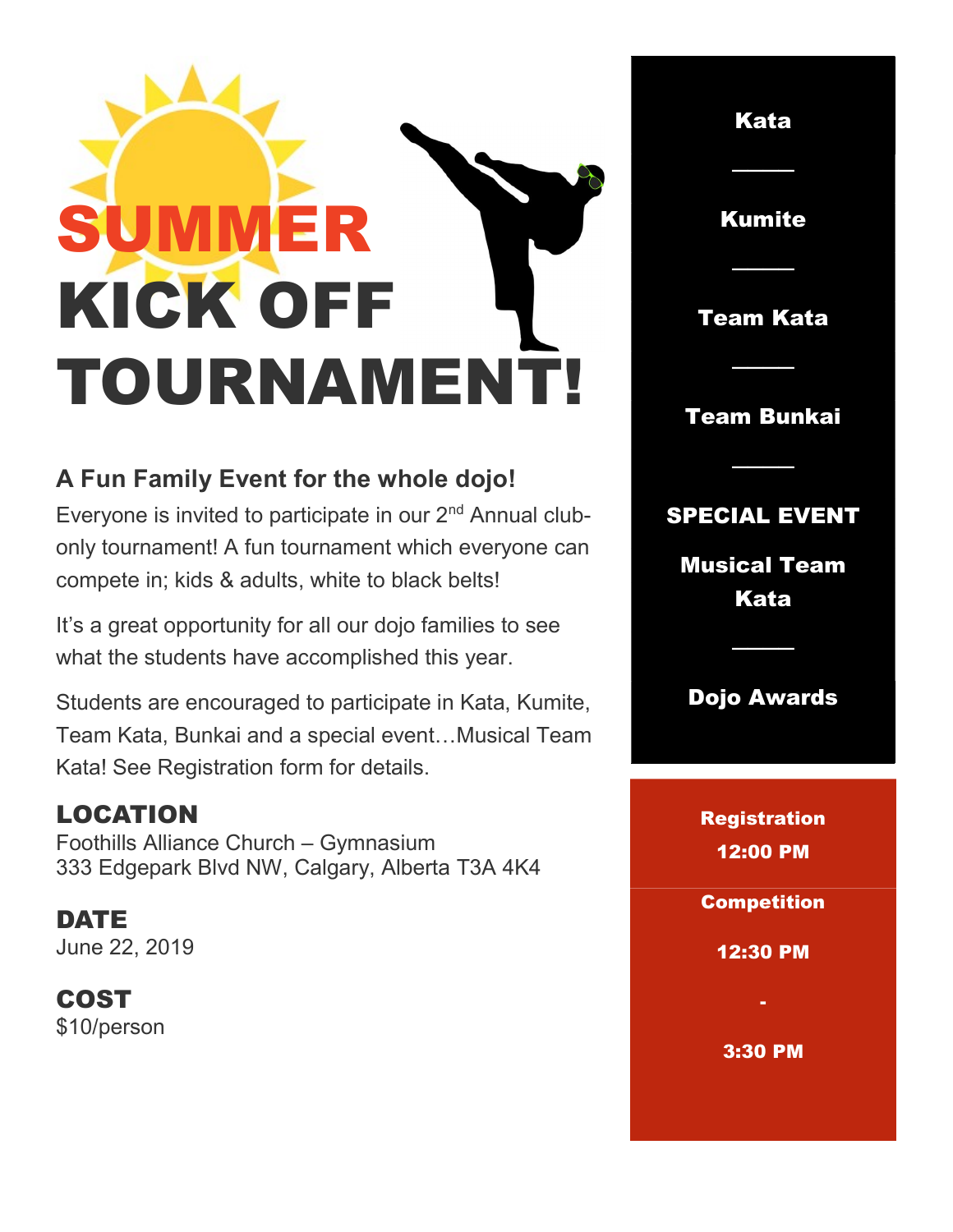## SUMMER KICK OFF TOURNAMENT! SIGN UP SHEET!

|                         | <b>NAME</b> | <b>AGE</b> | RANK(COLOR)   KATA | <b>KUMITE</b> | <b>PAID</b> |
|-------------------------|-------------|------------|--------------------|---------------|-------------|
| $\blacktriangleleft$    |             |            |                    |               |             |
| $\overline{\mathbf{2}}$ |             |            |                    |               |             |
| $\overline{\mathbf{3}}$ |             |            |                    |               |             |
| $\overline{\mathbf{4}}$ |             |            |                    |               |             |
| $\overline{\mathbf{5}}$ |             |            |                    |               |             |
| $6\phantom{a}$          |             |            |                    |               |             |
| $\overline{\mathbf{z}}$ |             |            |                    |               |             |
| $\bf{8}$                |             |            |                    |               |             |
| $\boldsymbol{9}$        |             |            |                    |               |             |
| 10                      |             |            |                    |               |             |
| 11                      |             |            |                    |               |             |
| $12$                    |             |            |                    |               |             |
| 13                      |             |            |                    |               |             |
| $14$                    |             |            |                    |               |             |
| 15                      |             |            |                    |               |             |
| 16                      |             |            |                    |               |             |
| 17                      |             |            |                    |               |             |
| 18                      |             |            |                    |               |             |
| 19                      |             |            |                    |               |             |
| <b>20</b>               |             |            |                    |               |             |
| 21                      |             |            |                    |               |             |
| 22                      |             |            |                    |               |             |
| 23                      |             |            |                    |               |             |
| 24                      |             |            |                    |               |             |
| <b>25</b>               |             |            |                    |               |             |
| <b>26</b>               |             |            |                    |               |             |
| 27                      |             |            |                    |               |             |
| <b>28</b>               |             |            |                    |               |             |
| 29                      |             |            |                    |               |             |
| 30                      |             |            |                    |               |             |
| 31                      |             |            |                    |               |             |
| 32                      |             |            |                    |               |             |
| 33                      |             |            |                    |               |             |
| 34                      |             |            |                    |               |             |
| 35                      |             |            |                    |               |             |
| 36                      |             |            |                    |               |             |
| 37                      |             |            |                    |               |             |